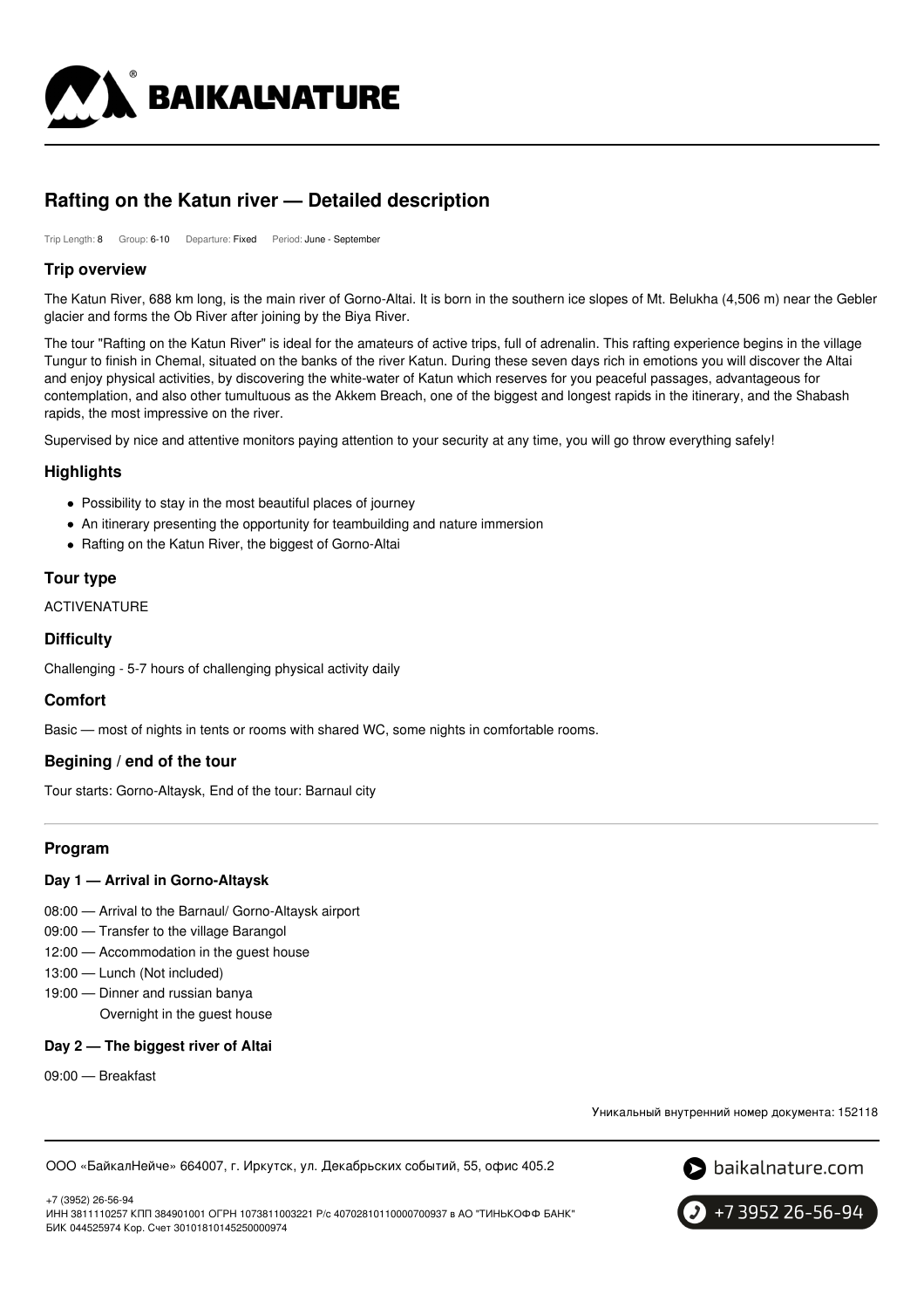

- 09:00 Deaprture to the Katun River
- 13:00 Lunch
- 15:00 Continuation of the road
- 18:00 Accommodation in the tents
- 19:00 Dinner
	- Overnight in tents

## **Day 3 — Starting the Katun river rafting**

- 09:00 Breakfast
- 10:00 Strarting the rafting
- 13:00 Lunch
- 15:00 Continuation of the navigation
- 19:00 Dinner
	- Overnight in tents

#### **Day 4 — Beauties of the Central Altai**

- 09:00 Breakfast
- 11:00 Rafting to the river Bolshoy Yaloman
- 13:00 Lunch (picnic)
- 14:00 Continuation of the navigation
- 19:00 Dinner
	- Overnight in tents

## **Day 5 — Departure to the "lost world"**

- 09:00 Breakfast
- 11:00 Starting of the rafting
- 13:00 Lunch (picnic)
- 15:00 Continuation of the navigation
- 19:00 Dinner

Overnight in tents

#### **Day 6 — Rapid Shabash**

- 09:00 Breakfast
- 10:00 Rafting on the Katun
- 13:00 Lunch
- 15:00 Continuation of teh navigation
- 19:00 Dinner near the fire Overnight in tents

#### **Day 7 — Free day**

- 10:00 Free time
- 13:00 Lunch
- 15:00 Free time
- 19:00 Dinner near the fire
	- Overnight in tents

Уникальный внутренний номер документа: 152118

ООО «БайкалНейче» 664007, г. Иркутск, ул. Декабрьских событий, 55, офис 405.2



+7 (3952) 26-56-94 ИНН 3811110257 КПП 384901001 ОГРН 1073811003221 Р/с 40702810110000700937 в АО "ТИНЬКОФФ БАНК" БИК 044525974 Кор. Счет 30101810145250000974

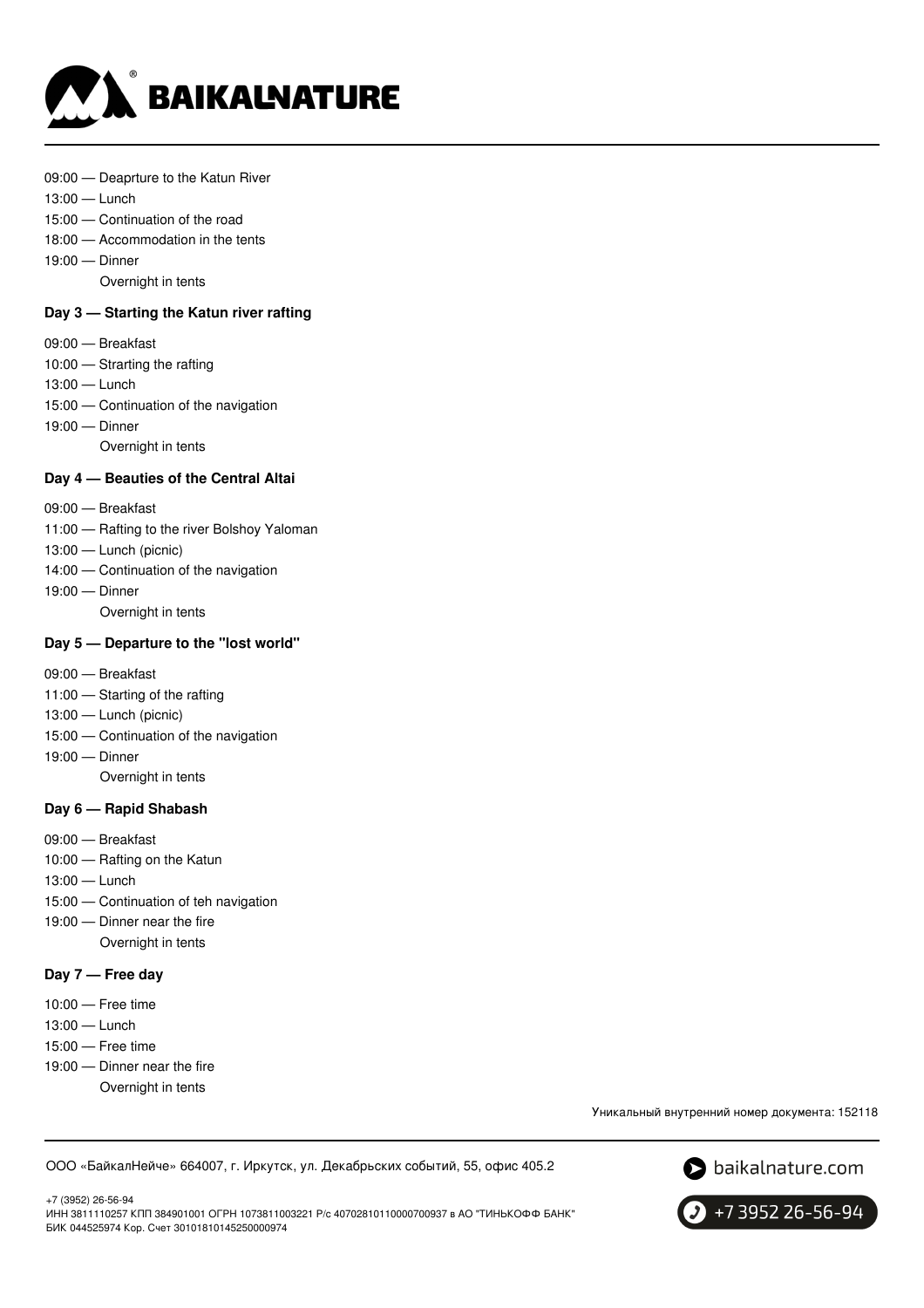

#### **Day 8 — One more rapid and end of the navigation**

09:00 — Breakfast 10:00 — Navigation along the river 12:00 — Lunch (picnic) 13:00 — Departure to the Barangol village 16:00 — Russian banya 19:00 — Farewell dinner 22:00 — Departure to Barnaul

# **Departures**

| 43800.00 RUB<br>25.06.2022<br>18.06.2022 |  |
|------------------------------------------|--|
|                                          |  |
| 05.07.2022<br>43800.00 RUB<br>28.06.2022 |  |
| 15.07.2022<br>43800.00 RUB<br>08.07.2022 |  |
| 25.07.2022<br>18.07.2022<br>43800.00 RUB |  |
| 28.07.2022<br>43800.00 RUB<br>04.08.2022 |  |
| 07.08.2022<br>14.08.2022<br>43800.00 RUB |  |
| 24.08.2022<br>43800.00 RUB<br>17.08.2022 |  |
| 03.09.2022<br>43800.00 RUB<br>27.08.2022 |  |

## **Note**

Guaranteed departure from 6 participants. The price includes breakfast on Day 2-7, lunch on Day 2-7 and dinner on Day 1-7. To note: maximum weight to take part in this trip is 110 kg. The route passes through the border area, therefore, for citizens who do not have Russian citizenship, it is necessary to issue a pass 60 days before the start of the tour. For the foreign residents it's needed to get a special entry permit. The documents should be filed 2 months before the departure. Citizens of the Russian Federation are MANDATORY to have a passport with registration at the place of residence.

# **What's included**

Уникальный внутренний номер документа: 152118

ООО «БайкалНейче» 664007, г. Иркутск, ул. Декабрьских событий, 55, офис 405.2



+7 (3952) 26-56-94 ИНН 3811110257 КПП 384901001 ОГРН 1073811003221 Р/с 40702810110000700937 в АО "ТИНЬКОФФ БАНК" БИК 044525974 Кор. Счет 30101810145250000974

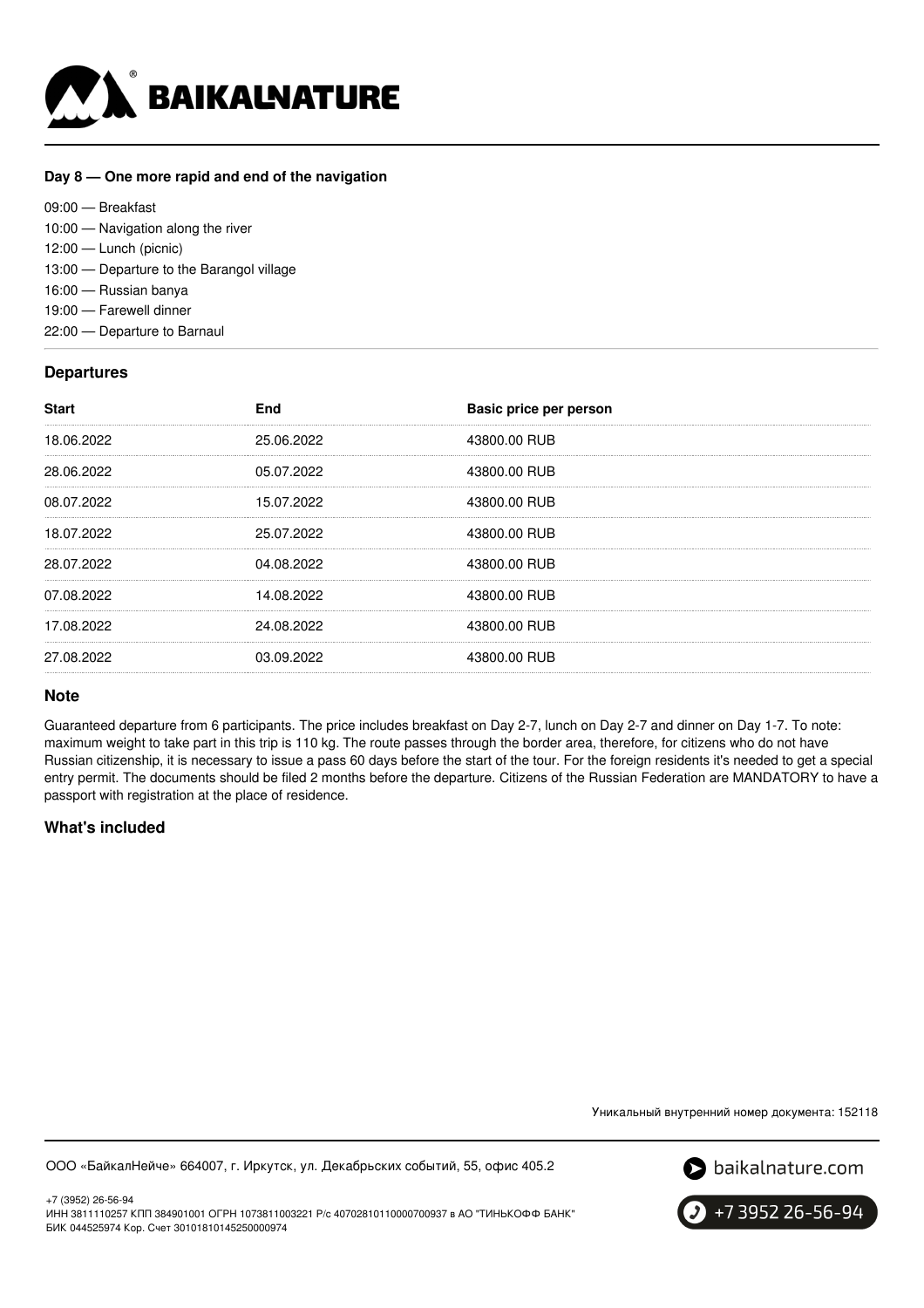

#### **Price includes**

- Russian-speaking guide services
- Accommodation as per itinerary
- Transport as per itinerary
- Meals
- Medical insurance
- Excursions and visits as per itinerary
- Reserves and national parks entrance permissions
- Tent rental
- Transfer from airport / railway station on first day
- Transfer to airport / railway station on last day
- Letter of invitation
- Raft and equipment rental

# **Checklist & Equipment**

We recommend you to pack all your stuff in two bags: a small backpack and a large travelling bag.

SMALL BACKPACK: will be useful for carrying your personal belongings during the day (camera, film, personal medication, bottled water, etc.) You will also use it as hand luggage during air travel for all your heavy (to lighten the travel bag in the luggage compartment), fragile (camera, etc.) and necessary (toilet bag, etc.) things.

BIG TRAVEL BAG or BIG BACKPACK: must contain the rest of your stuff. It will be in the luggage compartment during the flight. It will be transported by vehicles.

During your kayak tour, your luggage will be carried in a dry-bag (70 L.), on the kayak itself. Please think about it while packing !

## **Recommended checklist**

Sleeping bag rated from 0° C to +15° C Raincoat or wind and waterproof shell jacket (with hood !) POLARTEC or similar pullover Trekking pants **Shorts** T-shirts Sunscreen for skin and lips Sunglasses with filter Pocket knife (to put in checked baggage) Fleece jacket or warm sweater **Moisturizer** Bath towel Swimsuit Important travel documents: Passport and visa, original or electronic airplane tickets (with a sets of photocopies kept separately), bank card Charger and spare battery for camera/phone Photo / video camera Tour vouchers and programme Flip-flop or kayak shoes 1 or 2 thermal lightweight sweater(s)

## **Meals**

Cold lunch and hot dinner, cooked on an open fire in the evening.

Уникальный внутренний номер документа: 152118

ООО «БайкалНейче» 664007, г. Иркутск, ул. Декабрьских событий, 55, офис 405.2



+7 3952 26-56-94

+7 (3952) 26-56-94 ИНН 3811110257 КПП 384901001 ОГРН 1073811003221 Р/с 40702810110000700937 в АО "ТИНЬКОФФ БАНК" БИК 044525974 Кор. Счет 30101810145250000974

#### **Price does not include**

- English-speaking guide
- English-speaking guide services
- Personal expenses and tips
- Visa fees and travel insurance